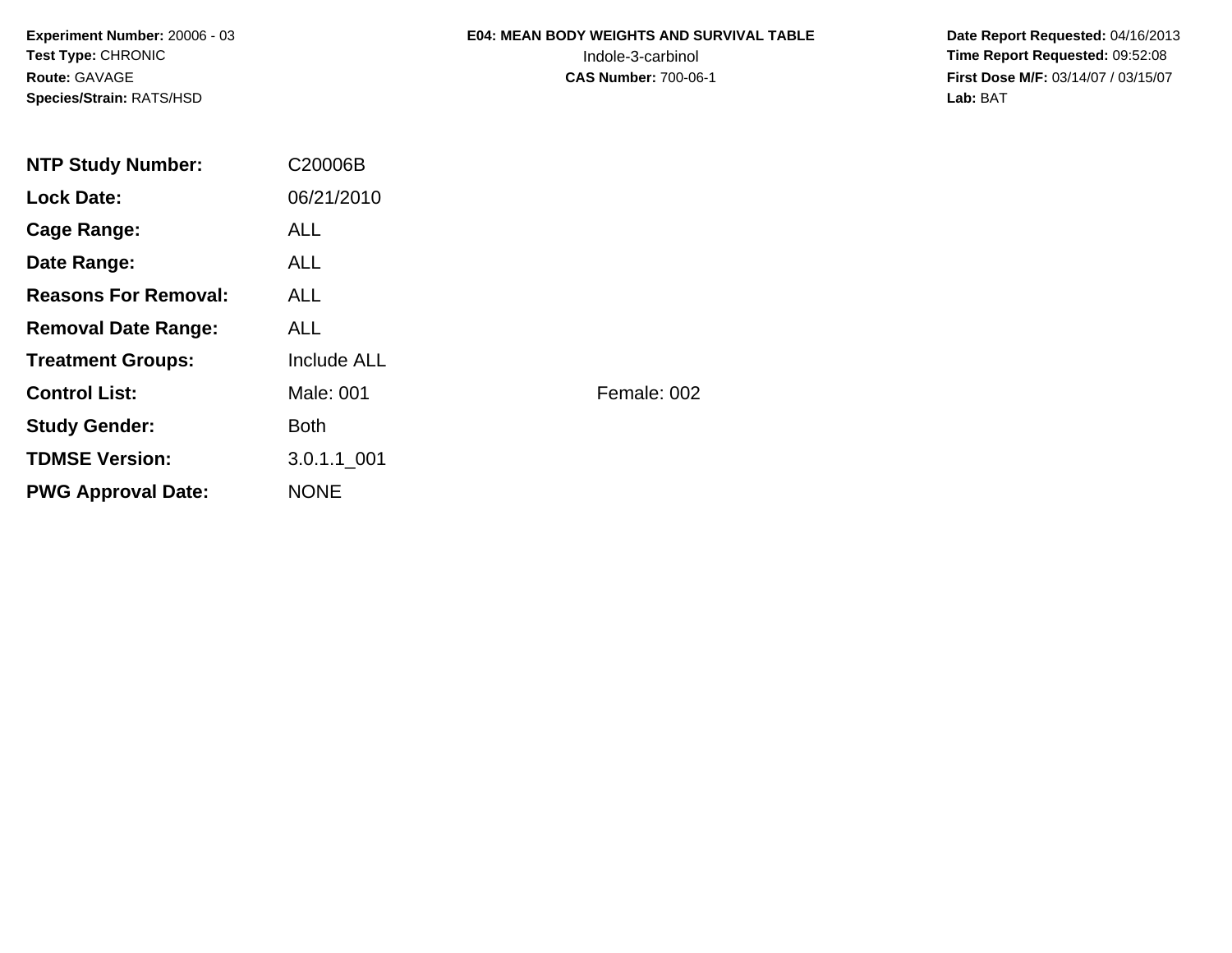# **E04: MEAN BODY WEIGHTS AND SURVIVAL TABLE**

 **Date Report Requested:** 04/16/2013 Indole-3-carbinol **Time Report Requested:** 09:52:08 **First Dose M/F:** 03/14/07 / 03/15/07<br>Lab: BAT **Lab:** BAT

**MALE**

| <b>DAY</b> | 0 mg/kg |    | 75 mg/kg    |                        |    | 150 mg/kg |                        |              | 300 mg/kg |                        |    |  |
|------------|---------|----|-------------|------------------------|----|-----------|------------------------|--------------|-----------|------------------------|----|--|
|            | WT(G)   | N  | WT(G)       | $\frac{\%}{\text{OF}}$ | N  | WT(G)     | $\frac{\%}{\text{OF}}$ | $\mathsf{N}$ | WT(G)     | $\frac{\%}{\text{OF}}$ | N  |  |
|            |         |    |             | <b>CNTL</b>            |    |           | <b>CNTL</b>            |              |           | <b>CNTL</b>            |    |  |
|            |         |    |             |                        |    |           |                        |              |           |                        |    |  |
| -1         | 133.7   | 50 | 133.5       | 99.9                   | 50 | 133.4     | 99.8                   | 50           | 133.2     | 99.7                   | 50 |  |
| 8          | 181.9   | 50 | 182.1 100.1 |                        | 50 | 180.8     | 99.4                   | 50           | 179.6     | 98.7                   | 50 |  |
| 15         | 225.0   | 50 | 226.2 100.6 |                        | 50 | 224.9     | 100.0                  | 50           | 224.2     | 99.7                   | 50 |  |
| 22         | 262.0   | 50 | 263.6 100.6 |                        | 50 | 263.1     | 100.4                  | 50           | 263.8     | 100.7                  | 50 |  |
| 29         | 289.0   | 50 | 291.2 100.8 |                        | 50 | 291.1     | 100.7                  | 50           | 290.1     | 100.4                  | 50 |  |
| 36         | 310.7   | 50 | 314.7 101.3 |                        | 50 | 312.8     | 100.7                  | 50           |           | 311.4 100.2            | 50 |  |
| 43         | 331.1   | 50 | 334.0 100.9 |                        | 50 | 330.1     | 99.7                   | 50           | 328.2     | 99.1                   | 50 |  |
| 50         | 351.1   | 50 | 353.7 100.7 |                        | 50 | 348.2     | 99.2                   | 50           | 345.4     | 98.4                   | 50 |  |
| 57         | 363.0   | 50 | 367.1 101.1 |                        | 50 | 358.6     | 98.8                   | 50           | 356.7     | 98.3                   | 50 |  |
| 64         | 373.3   | 50 | 377.7 101.2 |                        | 50 | 369.4     | 99.0                   | 50           | 365.3     | 97.9                   | 50 |  |
| 71         | 385.1   | 50 | 388.3 100.8 |                        | 50 | 381.6     | 99.1                   | 50           | 374.6     | 97.3                   | 50 |  |
| 78         | 391.7   | 50 | 396.8 101.3 |                        | 50 | 388.2     | 99.1                   | 50           | 382.2     | 97.6                   | 50 |  |
| 85         | 402.7   | 50 | 405.6 100.7 |                        | 50 | 398.5     | 99.0                   | 50           | 390.5     | 97.0                   | 50 |  |
| 113        | 426.5   | 50 | 429.1 100.6 |                        | 50 | 420.3     | 98.5                   | 50           | 410.6     | 96.3                   | 50 |  |
| 141        | 451.3   | 50 | 455.6 101.0 |                        | 50 | 433.8     | 96.1                   | 50           | 431.6     | 95.6                   | 50 |  |
| 169        | 472.6   | 50 | 474.7 100.4 |                        | 50 | 455.2     | 96.3                   | 50           | 443.1     | 93.8                   | 50 |  |
| 197        | 487.7   | 48 | 487.6 100.0 |                        | 49 | 469.1     | 96.2                   | 50           | 454.6     | 93.2                   | 49 |  |
| 225        | 492.5   | 48 | 496.9 100.9 |                        | 49 | 473.7     | 96.2                   | 50           | 463.6     | 94.1                   | 49 |  |
| 253        | 500.2   | 48 | 503.6 100.7 |                        | 49 | 485.0     | 97.0                   | 50           | 471.5     | 94.3                   | 49 |  |
| 281        | 521.4   | 48 | 522.7 100.2 |                        | 49 | 505.6     | 97.0                   | 50           | 493.0     | 94.5                   | 48 |  |
| 309        | 524.6   | 48 | 526.7 100.4 |                        | 49 | 506.1     | 96.5                   | 50           | 494.5     | 94.3                   | 47 |  |
| 337        | 539.2   | 48 | 542.7 100.6 |                        | 49 | 520.1     | 96.5                   | 50           | 507.6     | 94.1                   | 47 |  |
| 365        | 546.2   | 48 | 553.7 101.4 |                        | 48 | 526.0     | 96.3                   | 50           | 521.2     | 95.4                   | 47 |  |
| 393        | 554.0   | 48 | 558.3 100.8 |                        | 47 | 538.1     | 97.1                   | 49           | 525.9     | 94.9                   | 47 |  |
| 421        | 565.9   | 47 | 568.4 100.4 |                        | 47 | 546.4     | 96.6                   | 49           | 536.1     | 94.7                   | 45 |  |
| 449        | 574.1   | 45 | 573.9 100.0 |                        | 45 | 558.8     | 97.3                   | 48           | 541.7     | 94.4                   | 45 |  |
| 477        | 580.7   | 44 | 583.6 100.5 |                        | 43 | 564.1     | 97.1                   | 47           | 545.9     | 94.0                   | 43 |  |
| 505        | 584.8   | 42 | 587.5 100.5 |                        | 41 | 565.7     | 96.7                   | 42           | 556.2     | 95.1                   | 41 |  |
| 533        | 582.4   | 42 | 585.5 100.5 |                        | 39 | 565.9     | 97.2                   | 41           | 551.5     | 94.7                   | 38 |  |
| 561        | 579.5   | 41 | 583.9 100.8 |                        | 38 | 566.9     | 97.8                   | 38           | 544.9     | 94.0                   | 37 |  |
| 589        | 578.1   | 39 | 584.7 101.1 |                        | 35 | 567.0     | 98.1                   | 35           | 543.1     | 93.9                   | 35 |  |
| 617        | 584.2   | 38 | 575.2       | 98.4                   | 29 | 566.7     | 97.0                   | 31           | 543.1     | 93.0                   | 30 |  |
| 645        | 580.1   | 34 | 554.4       | 95.6                   | 26 | 558.3     | 96.2                   | 29           | 546.6     | 94.2                   | 26 |  |
|            | 566.1   | 32 | 554.9       | 98.0                   | 20 | 554.9     | 98.0                   | 26           | 532.7     | 94.1                   | 20 |  |
| 673<br>701 | 564.6   | 23 | 572.3 101.4 |                        | 14 | 533.3     | 94.5                   | 23           | 517.8     | 91.7                   | 18 |  |
|            |         |    |             |                        |    |           |                        |              |           |                        |    |  |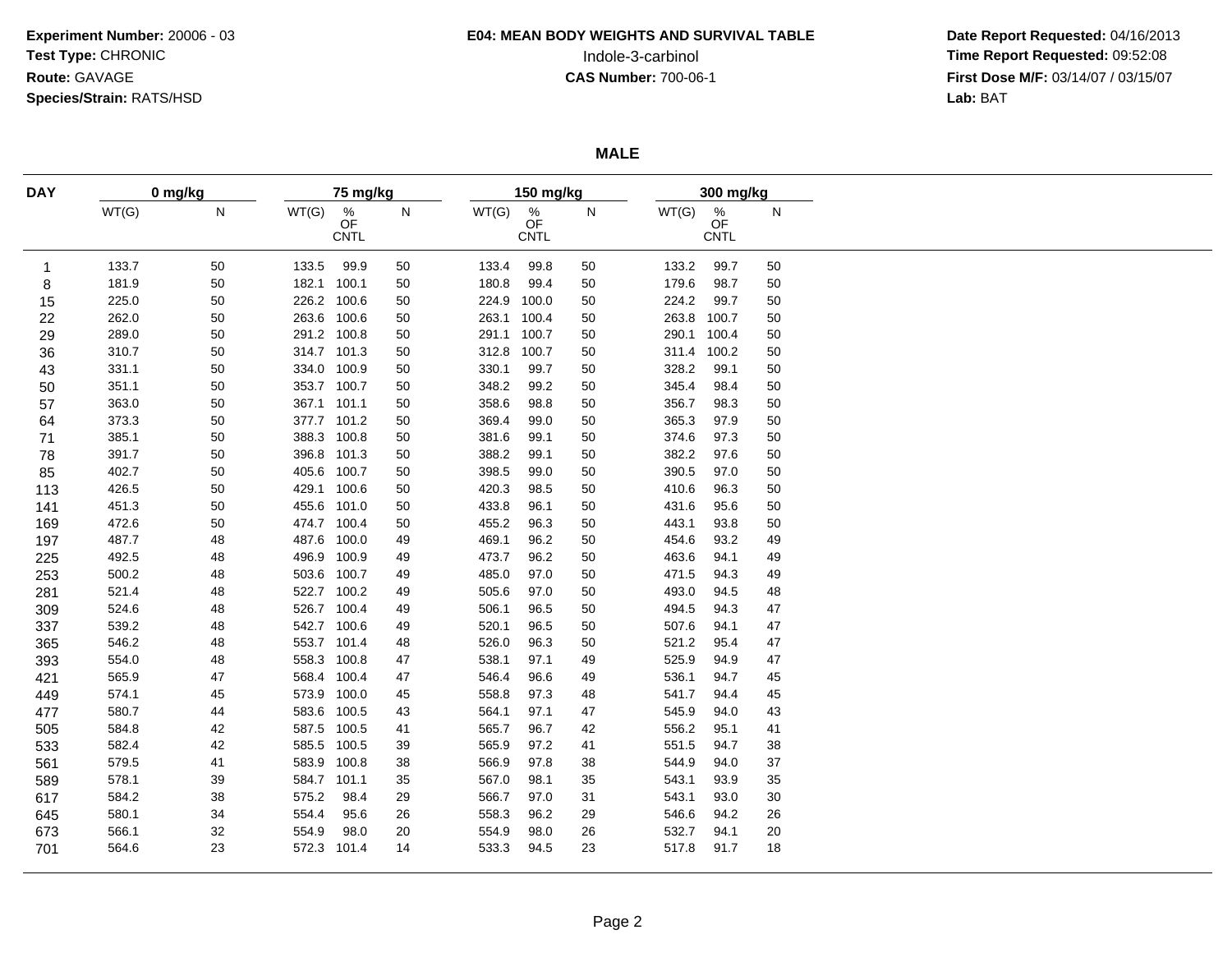**Experiment Number:** 20006 - 03**Test Type:** CHRONIC**Route:** GAVAGE**Species/Strain:** RATS/HSD

# **E04: MEAN BODY WEIGHTS AND SURVIVAL TABLE**

 **Date Report Requested:** 04/16/2013 Indole-3-carbinol **Time Report Requested:** 09:52:08 **First Dose M/F:** 03/14/07 / 03/15/07<br>Lab: BAT **Lab:** BAT

### **MALE**

| <b>DAY</b>          |       | 0 mg/kg | 75 mg/kg                        |    | 150 mg/kg                       |    | 300 mg/kg                       |    |
|---------------------|-------|---------|---------------------------------|----|---------------------------------|----|---------------------------------|----|
|                     | WT(G) | IN.     | WT(G)<br>%<br>OF<br><b>CNTL</b> | N  | WT(G)<br>%<br>OF<br><b>CNTL</b> | N  | WT(G)<br>%<br>OF<br><b>CNTL</b> | N  |
| <b>TERM<br/>SAC</b> | 559.7 | 20      | 574.7 102.7                     | 13 | 542.5<br>96.9                   | 17 | 510.1<br>91.1                   | 12 |

\*\*\* END OF MALE \*\*\*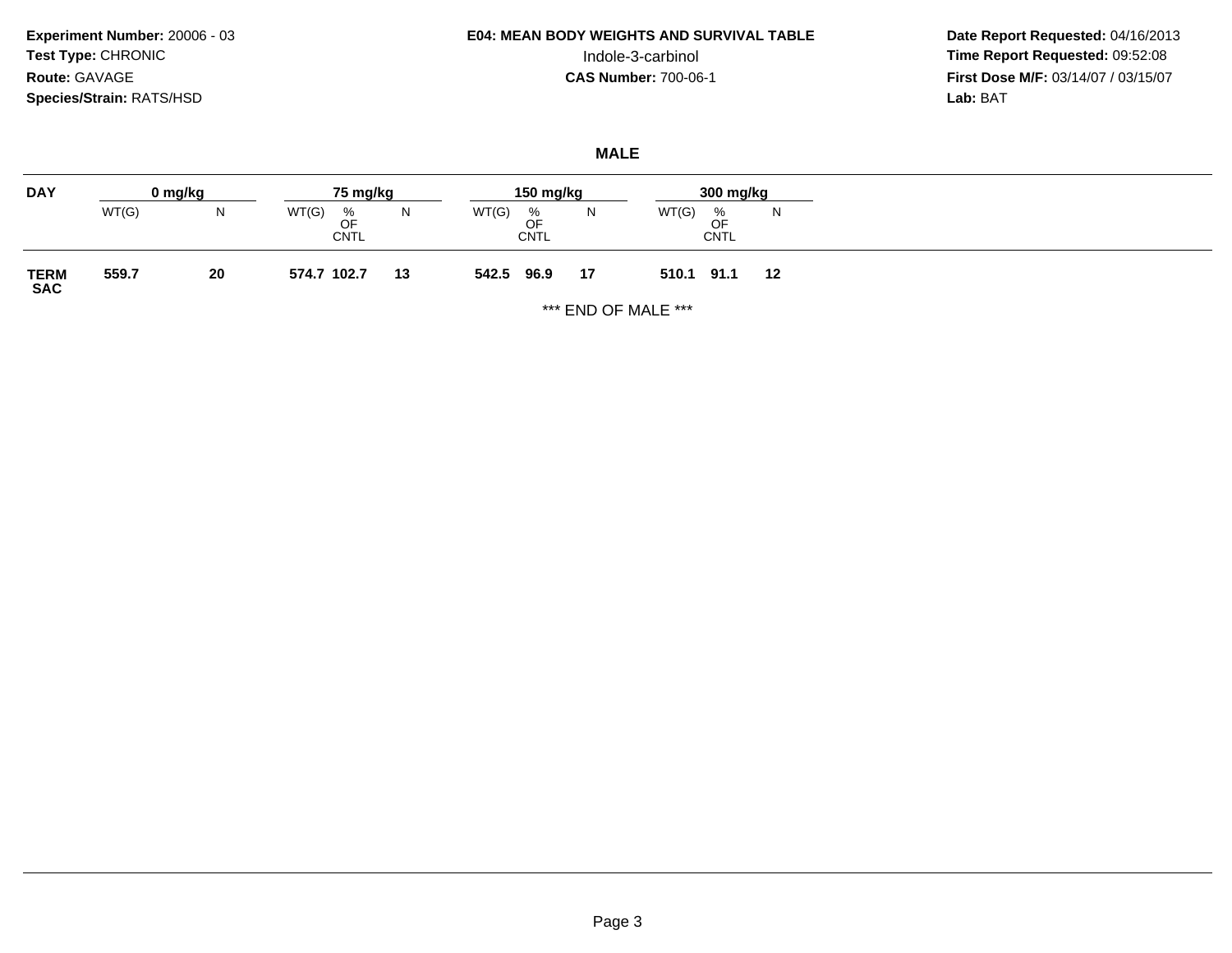# **E04: MEAN BODY WEIGHTS AND SURVIVAL TABLE**

 **Date Report Requested:** 04/16/2013 Indole-3-carbinol **Time Report Requested:** 09:52:08 **First Dose M/F:** 03/14/07 / 03/15/07<br>Lab: BAT **Lab:** BAT

### **FEMALE**

| <b>DAY</b>   | 0 mg/kg |    | 75 mg/kg |                                       |              |       | 150 mg/kg                        |    |       | 300 mg/kg                     |              |
|--------------|---------|----|----------|---------------------------------------|--------------|-------|----------------------------------|----|-------|-------------------------------|--------------|
|              | WT(G)   | N  | WT(G)    | $\frac{\%}{\text{OF}}$<br><b>CNTL</b> | $\mathsf{N}$ | WT(G) | $\%$<br><b>OF</b><br><b>CNTL</b> | N  | WT(G) | %<br><b>OF</b><br><b>CNTL</b> | $\mathsf{N}$ |
| $\mathbf{1}$ | 125.5   | 50 | 125.4    | 99.9                                  | 50           | 124.7 | 99.4                             | 50 | 124.8 | 99.5                          | 50           |
| 8            | 150.1   | 50 | 149.7    | 99.7                                  | 50           | 149.2 | 99.4                             | 50 | 148.4 | 98.9                          | 50           |
| 15           | 172.1   | 50 | 172.0    | 99.9                                  | 50           | 170.3 | 98.9                             | 50 | 170.6 | 99.1                          | 50           |
| 22           | 189.9   | 50 | 188.7    | 99.4                                  | 50           | 186.7 | 98.3                             | 50 | 187.1 | 98.6                          | 50           |
| 29           | 202.0   | 50 | 202.5    | 100.2                                 | 50           | 198.0 | 98.0                             | 50 | 196.9 | 97.4                          | 50           |
| 36           | 213.2   | 50 | 212.1    | 99.5                                  | 50           | 205.9 | 96.6                             | 50 | 205.0 | 96.1                          | 50           |
| 43           | 221.2   | 50 | 219.8    | 99.4                                  | 50           | 214.5 | 97.0                             | 50 | 211.8 | 95.7                          | 50           |
| 50           | 227.8   | 50 | 226.9    | 99.6                                  | 50           | 222.1 | 97.5                             | 50 | 216.9 | 95.2                          | 50           |
| 57           | 233.0   | 50 | 229.7    | 98.6                                  | 50           | 222.4 | 95.4                             | 50 | 221.5 | 95.1                          | 50           |
| 64           | 237.1   | 50 | 232.9    | 98.2                                  | 50           | 227.1 | 95.8                             | 50 | 225.4 | 95.1                          | 50           |
| 71           | 240.0   | 50 | 237.0    | 98.7                                  | 50           | 231.1 | 96.3                             | 50 | 228.0 | 95.0                          | 50           |
| 78           | 242.6   | 50 | 239.3    | 98.6                                  | 50           | 234.1 | 96.5                             | 50 | 230.2 | 94.9                          | 50           |
| 85           | 246.3   | 50 | 243.1    | 98.7                                  | 50           | 236.3 | 95.9                             | 50 | 232.5 | 94.4                          | 50           |
| 113          | 254.0   | 50 | 251.2    | 98.9                                  | 50           | 243.9 | 96.0                             | 50 | 241.0 | 94.9                          | 50           |
| 141          | 263.2   | 50 | 260.3    | 98.9                                  | 50           | 253.1 | 96.2                             | 50 | 247.9 | 94.2                          | 50           |
| 169          | 268.0   | 50 | 262.8    | 98.1                                  | 50           | 255.3 | 95.2                             | 49 | 250.0 | 93.3                          | 50           |
| 197          | 276.0   | 50 | 270.9    | 98.2                                  | 49           | 261.9 | 94.9                             | 48 | 257.0 | 93.1                          | 46           |
| 225          | 275.0   | 50 | 272.9    | 99.2                                  | 49           | 261.8 | 95.2                             | 48 | 256.7 | 93.3                          | 46           |
| 253          | 277.4   | 50 | 273.3    | 98.6                                  | 49           | 264.4 | 95.3                             | 48 | 261.7 | 94.3                          | 46           |
| 281          | 284.7   | 50 | 282.7    | 99.3                                  | 49           | 272.4 | 95.7                             | 48 | 271.0 | 95.2                          | 46           |
| 309          | 284.8   | 49 | 285.2    | 100.1                                 | 49           | 274.5 | 96.4                             | 47 | 273.8 | 96.1                          | 46           |
| 337          | 288.2   | 49 | 290.3    | 100.7                                 | 47           | 275.2 | 95.5                             | 46 | 282.2 | 97.9                          | 46           |
| 365          | 295.2   | 49 | 294.2    | 99.7                                  | 47           | 278.7 | 94.4                             | 46 | 285.6 | 96.7                          | 45           |
| 393          | 302.2   | 47 | 301.4    | 99.7                                  | 45           | 285.0 | 94.3                             | 45 | 290.3 | 96.1                          | 45           |
| 421          | 307.2   | 47 | 306.2    | 99.7                                  | 44           | 287.1 | 93.4                             | 44 | 295.8 | 96.3                          | 44           |
| 449          | 314.5   | 44 | 311.7    | 99.1                                  | 44           | 292.2 | 92.9                             | 43 | 299.3 | 95.2                          | 44           |
| 477          | 322.6   | 44 | 319.1    | 98.9                                  | 43           | 297.1 | 92.1                             | 43 | 304.7 | 94.4                          | 44           |
| 505          | 329.0   | 42 | 321.7    | 97.8                                  | 41           | 301.2 | 91.5                             | 43 | 308.7 | 93.8                          | 44           |
| 533          | 330.5   | 40 | 323.6    | 97.9                                  | 39           | 302.5 | 91.5                             | 41 | 310.8 | 94.0                          | 44           |
| 561          | 335.4   | 37 | 330.4    | 98.5                                  | 39           | 313.7 | 93.5                             | 40 | 317.3 | 94.6                          | 44           |
| 589          | 338.0   | 37 | 333.9    | 98.8                                  | 39           | 317.7 | 94.0                             | 40 | 319.9 | 94.6                          | 42           |
| 617          | 342.2   | 33 | 337.8    | 98.7                                  | 37           | 313.5 | 91.6                             | 34 | 321.7 | 94.0                          | 40           |
| 645          | 350.3   | 28 | 343.0    | 97.9                                  | 31           | 318.6 | 90.9                             | 28 | 328.5 | 93.8                          | 36           |
| 673          | 345.6   | 27 | 338.2    | 97.9                                  | 26           | 321.0 | 92.9                             | 24 | 326.0 | 94.3                          | 35           |
| 701          | 353.0   | 24 | 340.4    | 96.4                                  | 26           | 313.1 | 88.7                             | 21 | 324.8 | 92.0                          | 31           |
|              |         |    |          |                                       |              |       |                                  |    |       |                               |              |